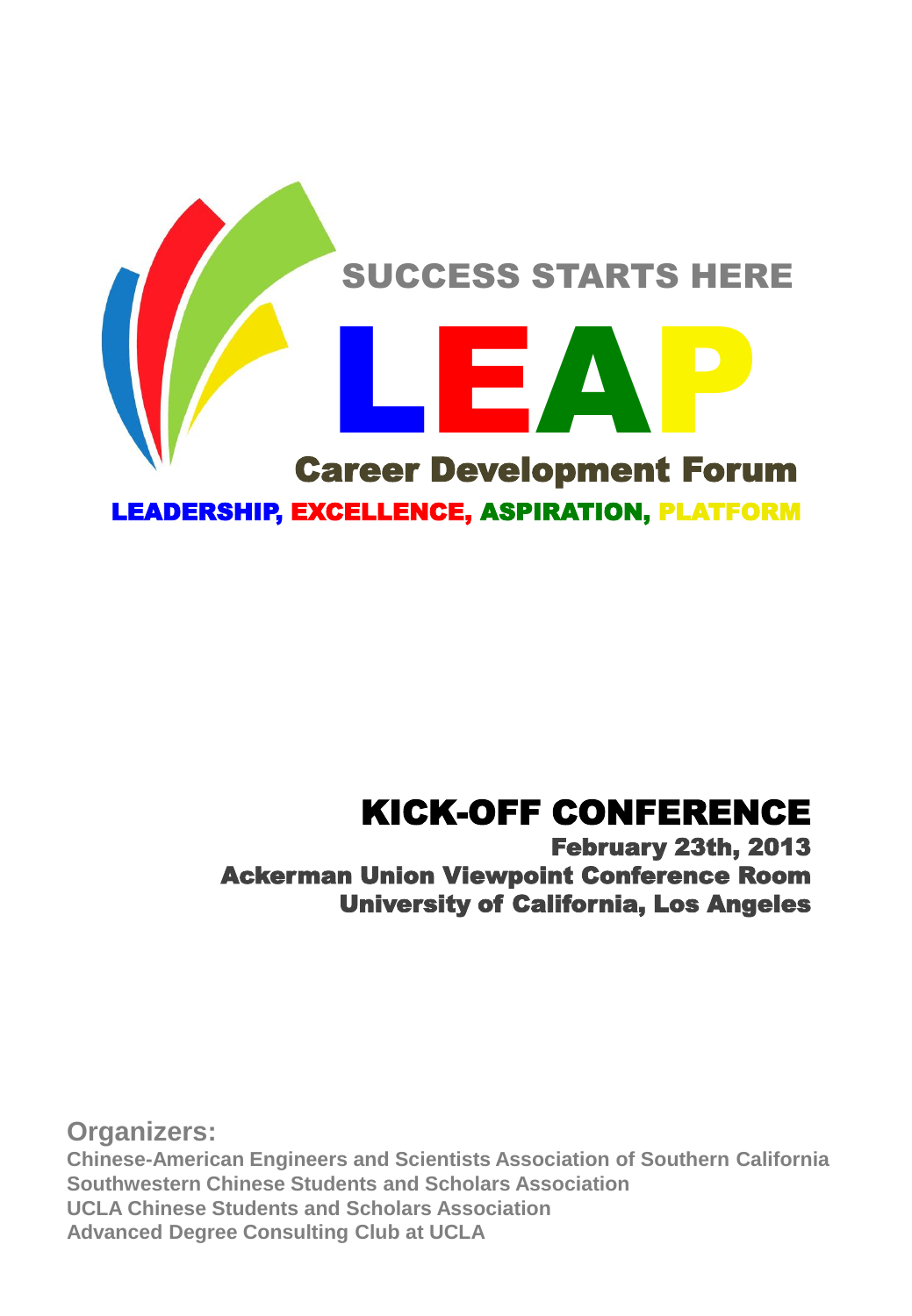

## **ABOUT LEAP**

# **WHO WE ARE**

LEAP (Leadership, Excellence, Aspiration, and Platform) is a career development forum launched in early 2013. It is co-organized by the Chinese-American Engineers and Scientists Association of Southern California (CESASC) and Southwestern Chinese Students and Scholars Association (SWCSSA).

# **OUR MISSION**

LEAP is committed to provide career-related guidance, education, mentorship and opportunities to Chinese American professionals working in America throughout their career. LEAP holds regular events including conferences and professional seminars. Additionally, LEAP provides the mentor program to help attendees develop strong leadership skills and achieve professional excellence. LEAP strives to develop a platform to foster great aspiration and leverage professional networking. LEAP will help your professional success start and accelerate here!

# **OUR VISION**

To become a trustworthy and sustained platform for career development and professional growth of Chinese Americans.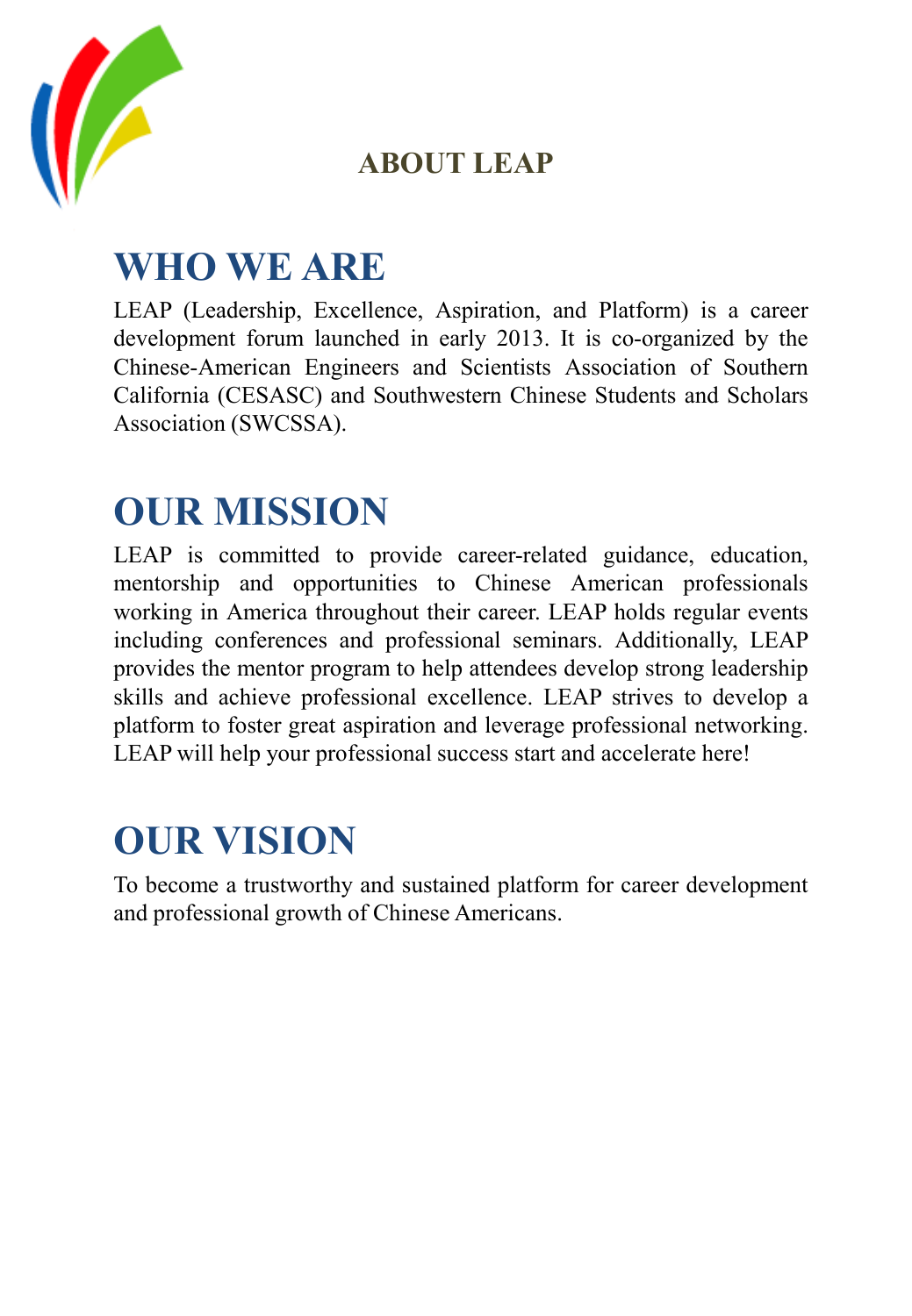

## **CONFERENCE AGENDA**

- **Registration** 9:30am
- **Opening Remark** 10:00am
- **Opening Keynote Address** 10:15am *Learning and Surviving in the Corporate America* by Dr. Charlie Sie
- **Icebreaker Game 'BINGO'** 11:00 am
- **Coffee Break** 11:30 am
- **Session A-1: Business**  11:40 am *A Personal Journey From An Entrepreneur to An Investor* by Mr. Gene Chang **Session B-1: Academia** *A Career in Academia: Nanodiamonds and Translation* by Dr. Dean Ho
- **Lunch** 12:30 pm
- 1:20 pm Panel I: Start-up & Entrepreneurship Dr. Longxia Li, Dr. Lucy Zhou, Ms. Helen Liu, Mr. Jenova Chen
- **Coffee Break** 2:20 pm
- 2:30 pm **Session A-2: Government** *Water Quality and Professional Career* by Dr. Yue Rong **Session B-2: Industry Research** *My Working Philosophy* by Dr. Dankai Liu

#### **Coffee Break** 3:20 pm

- **Panel II: Career Planning and Development**  3:30 pm Mr. Andrew Pan, Ms. Helen Liu, Dr. Dankai Liu, Dr. Yue Rong, Prof. Dean Ho
	- **Mixer and Social** 4:30 pm
- **Exit Evaluation** 5:00 pm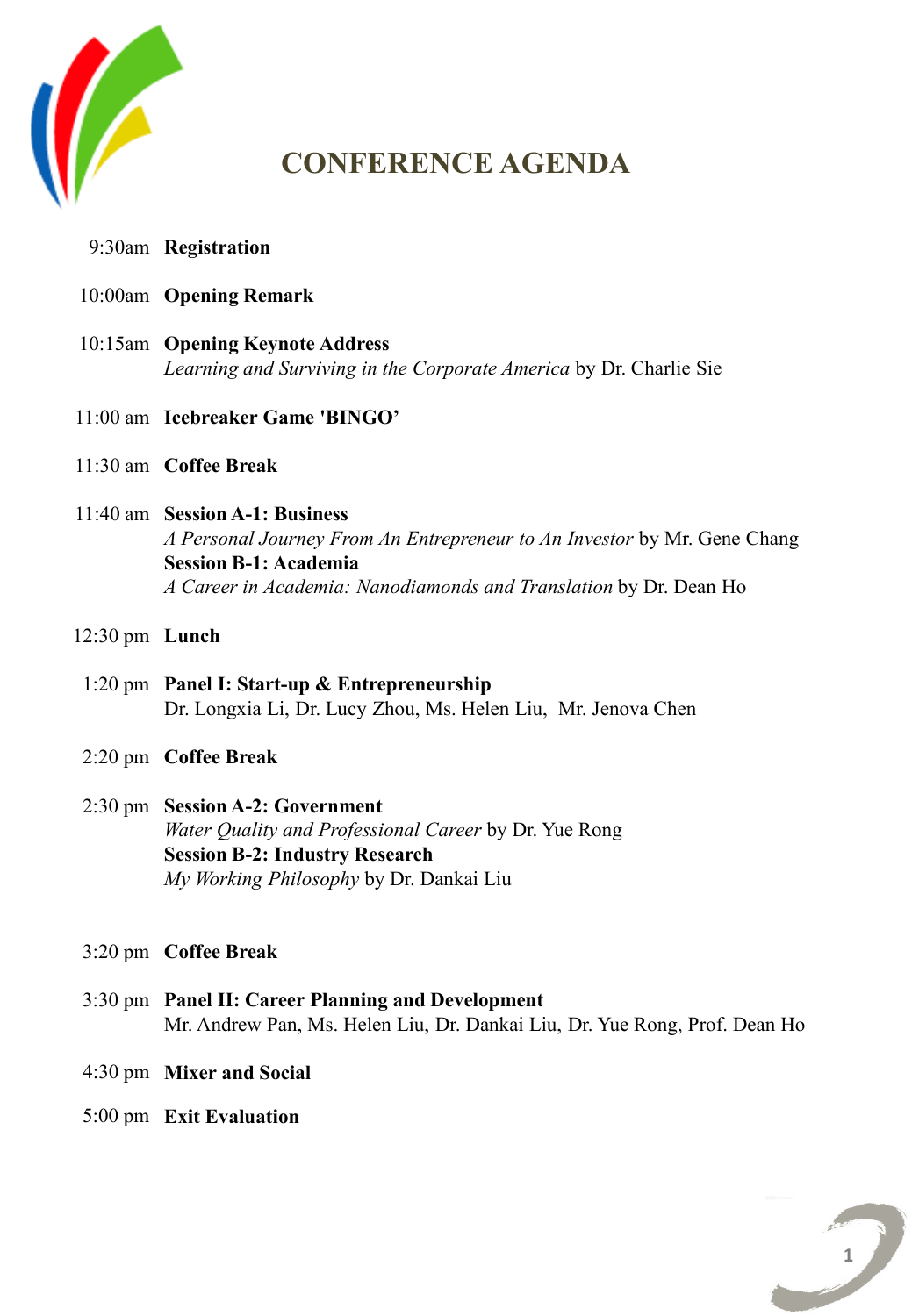

## **KEYNOTE SPEECH**

#### *Learning and Surviving in the Corporate America* **Dr. Charlie Sie** Former Vice President of Xerox **Time:** 10:15 pm – 11:00 pm

Charlie Sie will share with you his years of technology management experience from RCA to Xerox. On this journey he encountered disruptive technology and management practice transitions, glass ceiling and the rise of China. Charlie will also describe what he has learned in surviving in a America management culture as a Chinese American.



Charles Sie is a visiting professor at Nankai University and the vice chair of Nankai International Business Forum. He serves on the board of Cwill Telecom and as an advisor to the Institute for Technology Advancement at UCLA and CESASC. He is a member of Committee of 100.

Charles retired from Xerox Corporation in 1999 as its vice president of the West Coast operation of the Corporate Engineering Center. In his twenty-two years at Xerox he held management positions in corporate reengineering, product development, software engineering and manufacturing quality.

Charles helped the establishment of Asian Caucus at Xerox.

Prior to Xerox, Charles made the career tour through RCA, IBM, Energy Conversion Devices, and Burroughs Corporation. Charles also served as consultant for the World Bank and Taiwan's National Science Council.

Charles received his Ph.D. in electrical engineering from Iowa State University. His dissertation there forty years ago is the forerunner of the present day's phase change memory.

Charles received the "History Maker Award" from the Chinese American Historical Museum in Los Angeles for his efforts in advocating the rights of the Asian-American scientists and engineers in the National Laboratories during the Wen Ho Lee espionage allegation hysteria.

Charles enjoys opportunities to apply cross-cultural values and cross-disciplinary understanding to technology management and business development.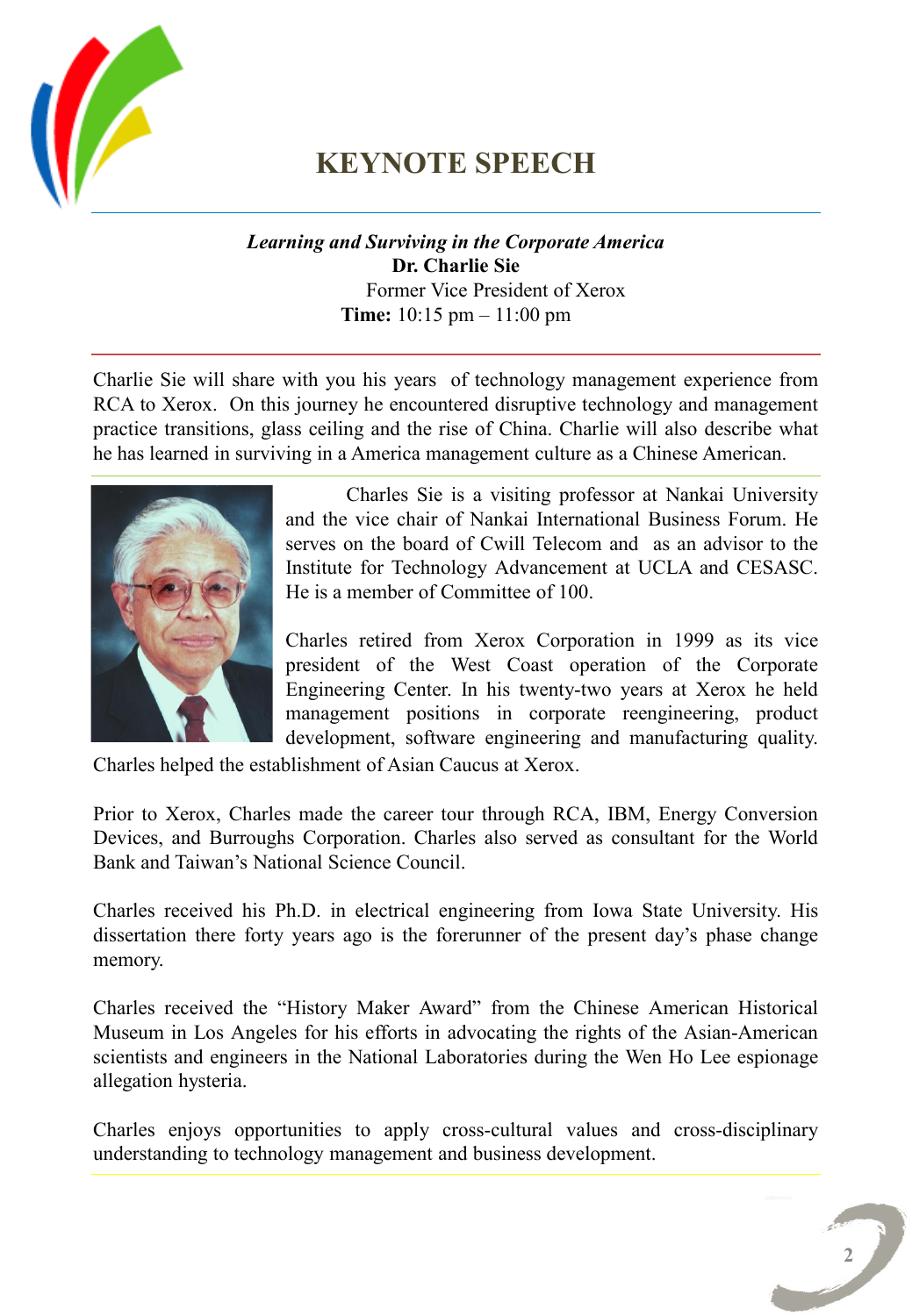

#### **Session A-1: Business**

*A Personal Journey From An Entrepreneur to An Investor* **Mr. Gene Chang** President JC Research & Consulting, Inc. **Time:** 11:40 am – 12:30 pm

Are you an entrepreneur? How to start up a company? How to raise capital for your start-up? How to avoid the pitfalls when you start a new venture? What are the implications of your new venture to your future career development? How to be better prepared to become a successful entrepreneur? The speaker will share his insights and personal experience from both sides as an entrepreneur and an investor.



Mr. Gene Chang was born in China. He went to Peking University in 1986. In 1990, he came to the United States as a foreign student. At the end of 1992, he got his BS degree in Physics from University of San Francisco. In 1996, he got his MBA degree from Columbia Graduate School of Business. From 1996 to 1999, he worked at Monitor Company's Hong Kong office as a senior consultant and case team leader. He also led Monitor's China marketing team from 1997 to 1999. In 1999 he founded Free2net.com, an Internet startup, and run the company until 2001. In 2001 he joined Chinese Media Net Inc., an American Chinese media company, and become its

Chief Operating Officer. He sat on the board of Chinese Media Net until 2009. In 2006, he left Chinese Media Net and started JC Research & Consulting. JC Research & Consulting provides equity research and investment assessment services to institutional investors. Mr. Chang is also a partner of value investment fund LL Investment Partners.

Mr. Chang currently serves on the Board of Peking University Alumni Association of Southern California as Chairman of the Board and on the Board of Chinese CEO Organizations.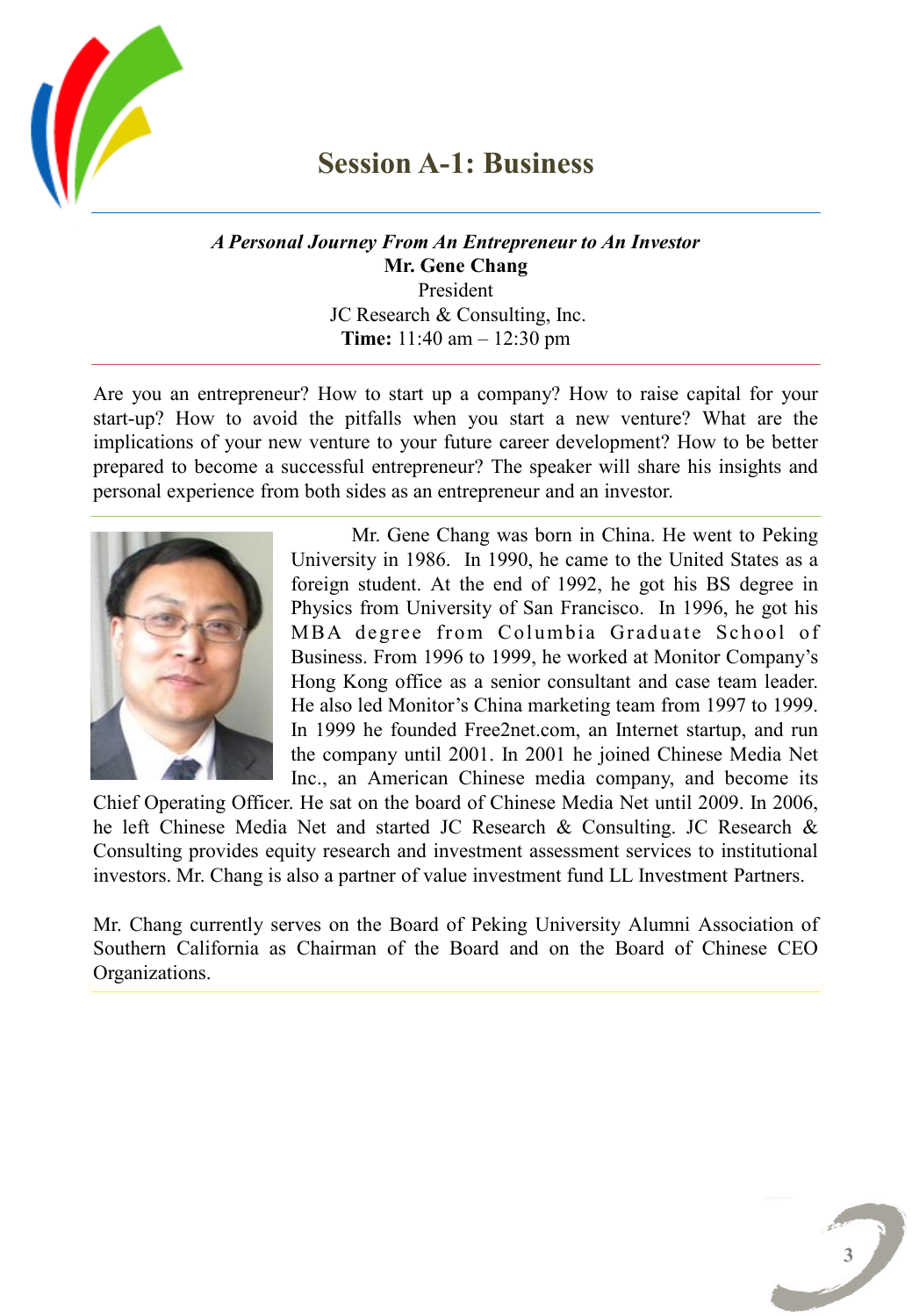

#### **Session B-1: Academia**

#### *A Career in Academia: Nanodiamonds and Translation* **Prof. Dean Ho** Professor and Co-Director UCLA School of Dentistry **Time: 11:40 am-12:30 pm**

A career in academia, particularly in the disciplines of nanomedicine and bioengineering, encompasses many roles, including educator, mentor, author, administrator, and innovator, among others. However, as the conventional role of undergraduate, graduate, and postdoctoral trainees continues to evolve, a new role has emerged: the role of translator. This lecture will highlight our recent development of nanodiamond drug delivery and imaging agents, and how they have the potential to markedly improve the safety and efficacy of cancer therapy, wound healing, regenerative medicine, gene delivery, and imaging. Through the course of the synthesizing and characterizing the remarkable nanodiamond agent, new lessons beyond scientific have been learned. A future generation of scientific and engineering leadership has been trained, collaborations that bridge the fundamental to clinical have been formed, and ventures to commercialize and bring early-stage discoveries towards fruition have been founded. These experiences pertaining to an academic career roadmap will be explored.



Dr. Dean Ho is currently a Full Professor in the Division of Oral Biology and Medicine and Co-Director of the Weintraub Center for Reconstructive Biotechnology at the Center for Oral, Head, and Neck Cancer and UCLA School of Dentistry. He is also a Professor in the Division of Advanced Prosthodontics and Bioengineering, and Member of the Jonsson Comprehensive Cancer Center and California NanoSystems Institute. Dr. Ho joined UCLA as a faculty member in July 2012. He was previously an Associate Professor of Biomedical and Mechanical Engineering at Northwestern University.

Dr. Ho leads one of the pre-eminent teams in the world focused on the development of nanodiamond platforms for therapy and imaging. In the area of chemotherapy, Professor Ho's team developed NDX, a nanodiamond-drug complex based upon the potent interaction of the diamond surface with doxorubicin, a commonly used cancer drug in the clinic that is also highly toxic. Through the synthesis of NDX, a marked enhancement in drug efficacy and reduced toxicity were demonstrated over clinical standards. This discovery is highlighted in a recent Cover Article in Science Translational Medicine demonstrating the administration of NDX towards the enhanced treatment of multiple drug-resistant cancer models in mice. Prof. Ho is also a co-founder of InnovaGem Therapeutics, a start-up company focused on the clinical development of NDX.

Dr. Ho's research achievements have garnered news coverage on the CNN and NPR homepages, Reuters, Yahoo, Voice of America and The Chicago Tribune, among other international news outlets. Dr. Ho has also appeared on the National Geographic Channel program 'Known Universe' which aired domestically and internationally. Dr. Ho is currently Editor-in-Chief of the Journal of Laboratory Automation. He is a recipient of the NSF CAREER Award, Wallace H. Coulter Translational Research Award (Phase I and II), V Foundation for Cancer Research Scholars Award, John G. Bollinger Outstanding Young Manufacturing Engineer Award, and was invited to attend the 2010 National Academy of Engineering Frontiers of Engineering Symposium. He has given over 70 invited international lectures (Plenary, Keynote, Invited).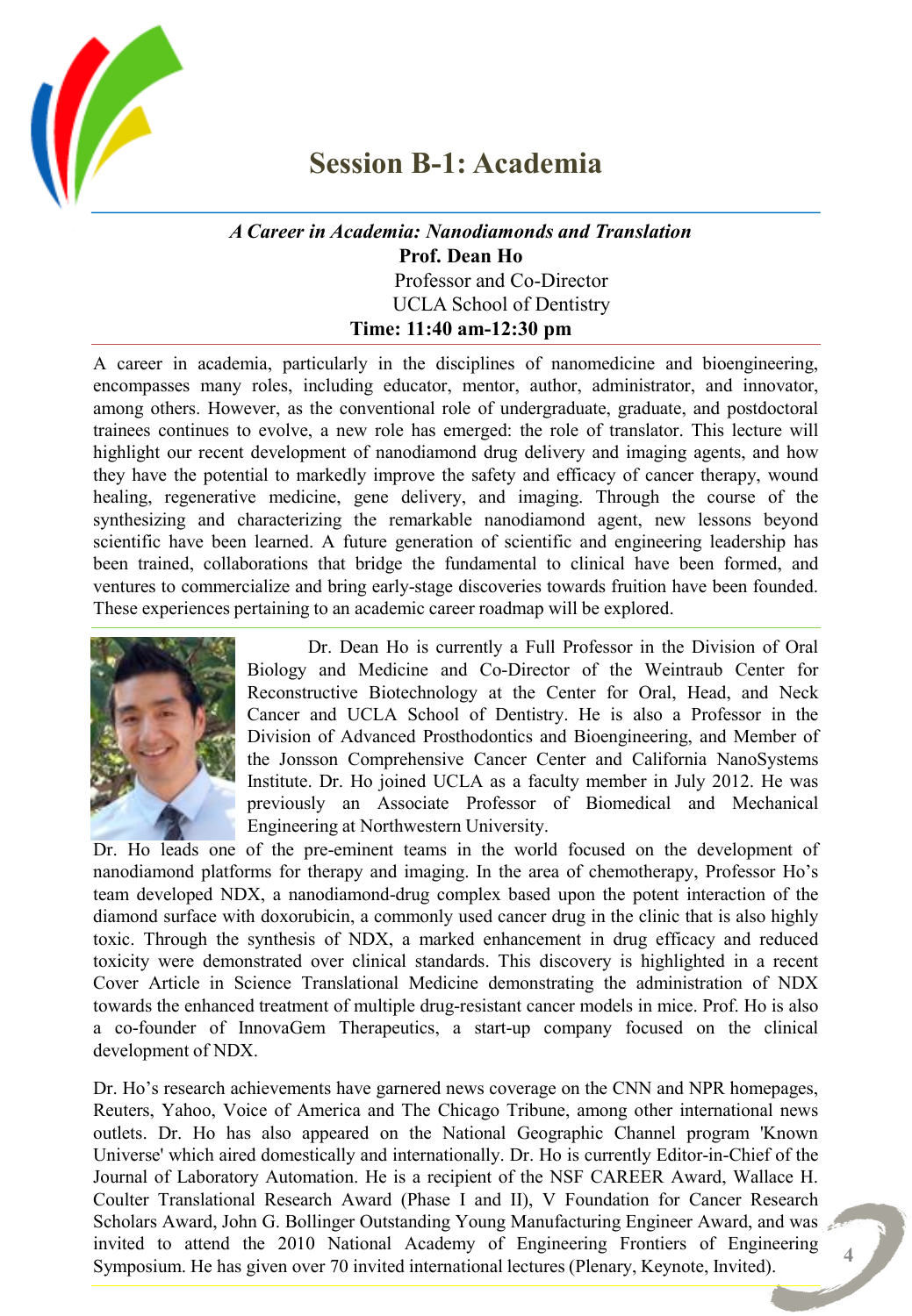

### **Session A-2: Government**

*Water Quality and Professional Career* **Dr. Yue Rong** Program Manager Cal/EPA **Time:** 1:20 am – 2:10 pm

With the author over 20 years working experience as a water quality professional, the presentation will show water quality issues in California. Using the water quality field as an example, the presentation will discuss the experience and efforts to excel in the US professional fields. The aspects to be considered to improve ourselves are academic, analytical skill, people's skill, discipline, passion, common sense, and humor.



Dr. Yue Rong is currently the program manager for the Underground Storage Tank Program at the California Regional Water Quality Control Board, Los Angeles Region.

Dr. Rong has more than 18 years experience with the Board in dealing with groundwater contamination problems in the Los Angeles area. In the first 7 years with the Board, Dr. Rong worked with the USEPA in groundwater cleanup of chlorinated volatile organic solvents pollution in the San Fernando Valley Superfund area. Now, he has been a senior staff member of the

Board's multi-disciplinary team in dealing with MTBE groundwater problems in the Charnock and Arcadia well fields in Santa Monica, California since 1997.

With his strong technical background recognized by the scientific community, Dr. Rong serves on the scientific advisory board for the annual conference of the Association of Environmental Health and Sciences (AEHS), and is also an Associate Editor for the peer-reviewed journal of *Soil and Sediment Contamination* and an Associate Editor for the Journal of *Environmental Forensics*. Dr. Rong was elected in 2006 and 2008 as the president on the board of directors for the Southern California Chinese American Environmental Professional Association (SCCAEPA), serving the local minority community. In addition, he also served as the chairman for the UCLA Alumni Association Outstanding Graduate Student Nominating Committee in 2004. He is the recipient of the Board Outstanding Achievement Award and Supervisory Performance Award.

Dr. Rong has his Ph.D. in Environmental Health Sciences from the University of California at Los Angeles (UCLA), M.S. in Environmental Sciences from the University of Wisconsin, and B.S. in Earth Sciences from the Beijing Normal University.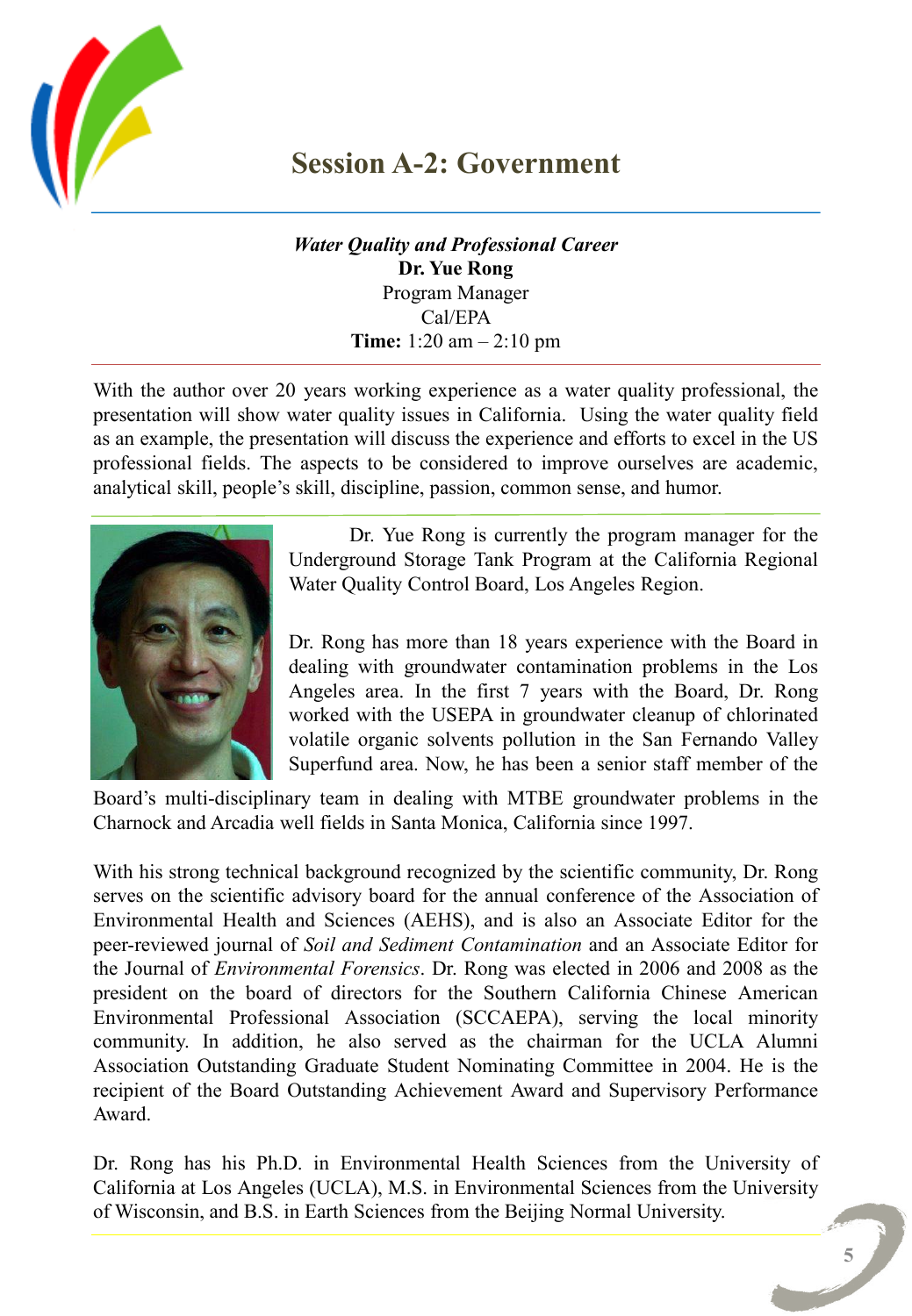

#### **Session B-2: Industry Research**

*My Working Philosophy* **Dr. Dankai Liu** Project Manager NASA/JPL **Time:** 1:20 am – 2:10 pm

Currently, Dr. Liu is working and has participated in Jet Propulsion Laboratory's prestigious and successful space exploration programs. In this talk, he will share his work philosophy and talk about his engineering and programmatic experiences during his service at JPL. He will also provide advice to new graduates based on his experiences especially in working a very large program.



Dr. Dankai Liu is the Chief Engineer and Project System Engineer for the Orbiting Carbon Observatory re-fly mission(OCO-2).

Before OCO's appointment, Dr. Dankai Liu was the JPL Aquarius Mission Lead for NASA's Aquarius Mission and served as Chief Engineer for SAC-D/Aquarius project which was launched on June 10, 2011, for the first global Ocean salinity measurements.

Dankai has served numerous critical positions for JPL Flight

Projects including that of Deputy Flight System Manager and Deputy Chief engineer for NASA's Mars Science Laboratory (MSL), Flight System Manager for Mars Telecom Orbiter, Assistant Division Manager for Flight Projects of the Avionic Systems and Technology Division, Flight System Manager for the GALEX Project, Avionics Manager for Deep Space One Mission, and the Attitude Control System Lead for the Mars Pathfinder Mission.

Among the numerous distinguished recognitions and awards presented to Dankai are the NASA Exceptional Achievement Medals, JPL Leadership Excellence award, and Technical Excellence award, Distinguished Alumni Awards from Tatung University and Texas Tech University, Distinguished Scientist award from the Taiwan Government.

Dr. Liu is currently a CESASC board member and Chair of CESASC Technical Program Committee.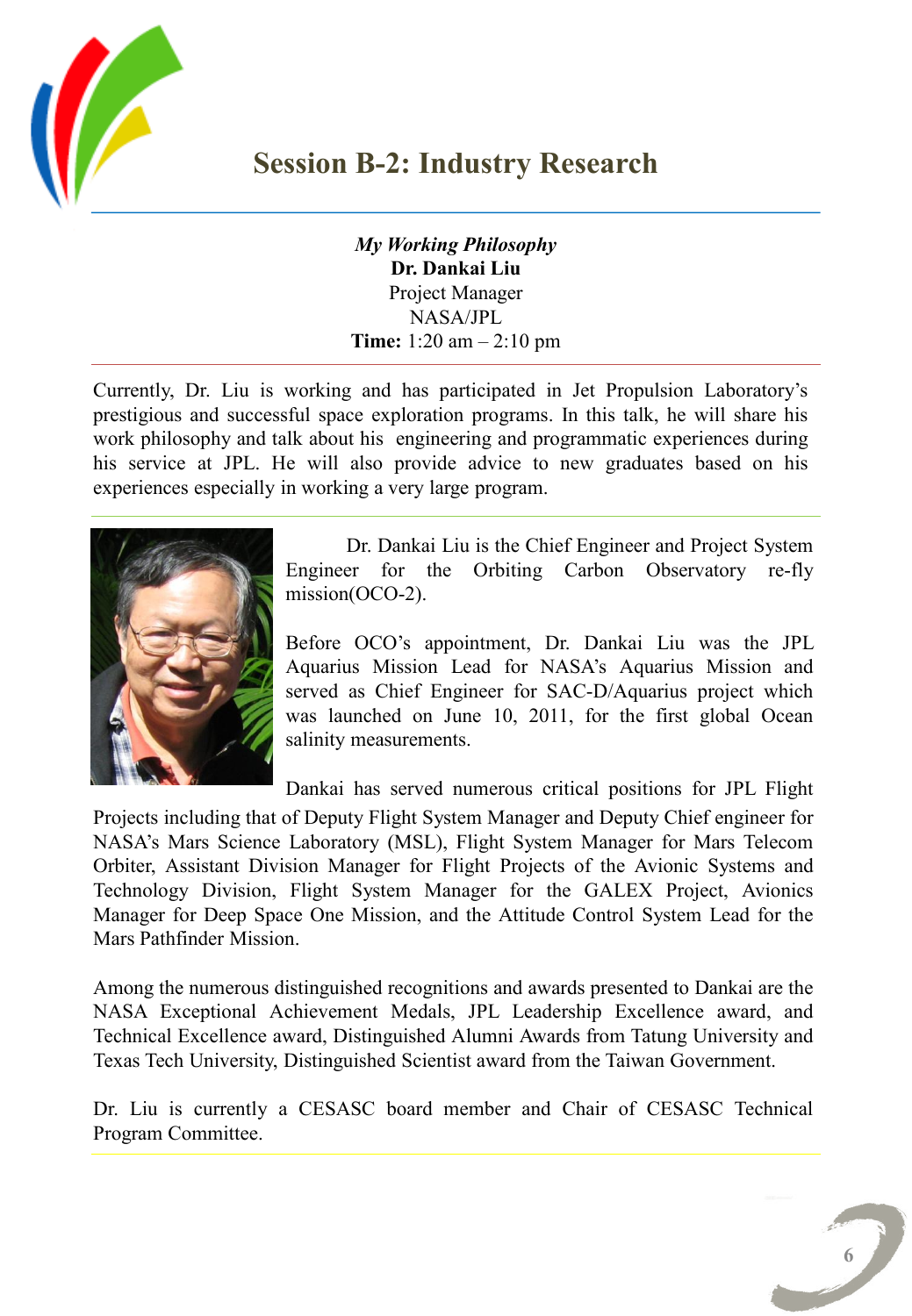

**Moderator:** Mr. Gene Chang

**Panelist:** Dr. Longxia Li, Ms. Helen Liu, Dr. Lucy Zhou, Mr. Jenova Chen **Time:** 2:20 pm – 3:20 pm

Are you pondering over whether to start up or not start up your own business? Have lots of questions about the right strategy, protecting your IP, raising Angel or Venture funding? Four seasoned and successful entrepreneurs will speak about their own experiences and perspectives.



**Panelist: Dr. Longxia Li**

President

Yinnel Tech, Inc.

Dr. Longxia Li is the President and found of Yinnel Tech, Incorporated. Dr. Li was elected as SPIE Fellow in 2006, also serves as adjunct Professor in Physics Department, University Illinois (USA) and An Hwaii University (China). He is professor of Shanghai Institute of Technical physics and Chinese Key National Lobotomy for Infrared Physics, Chinese Academy of Science. Before he formed Yinnel Tech, Incorporate, in 1997, he worked in Cleveland Crystals, Incorporated for ten years as Sr.

Principal Staff Scientist .

Dr. Li is a world-wide recognized semiconductor crystal growth scientist with over 45 years' experience in various II-VI, III-V, I-III-V and IV compound or single element semiconductors.

Dr. Li has been a pioneer and eminent leader in the development of CZT substrates for the growth of mercury cadmium telluride epi-layers. His technical accomplishments allowed for the production of the world's largest single crystal substrates with excellent performances, which are a requirement for national security applications connected to infrared imaging systems. Li later shifted his work on single crystal CZT substrates for infrared imaging to large volume and large area II-VI crystals for the production of digital X-ray and gamma imagers for high-resolution spectroscopy and imaging. Based on his successes, improved detectors have been produced that exhibit excellent efficiency and energy resolution.

Dr. Li's service to the optics community is impressive. He has provided hundreds of shipments of CZT crystals at no cost to many famous world-wise organizations working to develop advanced spectroscopic and imaging systems that span from infrared to gamma energy ranges. Li won the R&D 100 Award in 2001 and 2005 (so called as Nobel Prize in Applied Science, by Chicago Tribune) separately for his new technique to grow large-volume compound semiconductor crystals and detectors to detect and image X- and gamma radiation, and a 2004 Award for one of the World's Best Technologies for his work to develop a process for producing CZT radiation materials and detectors.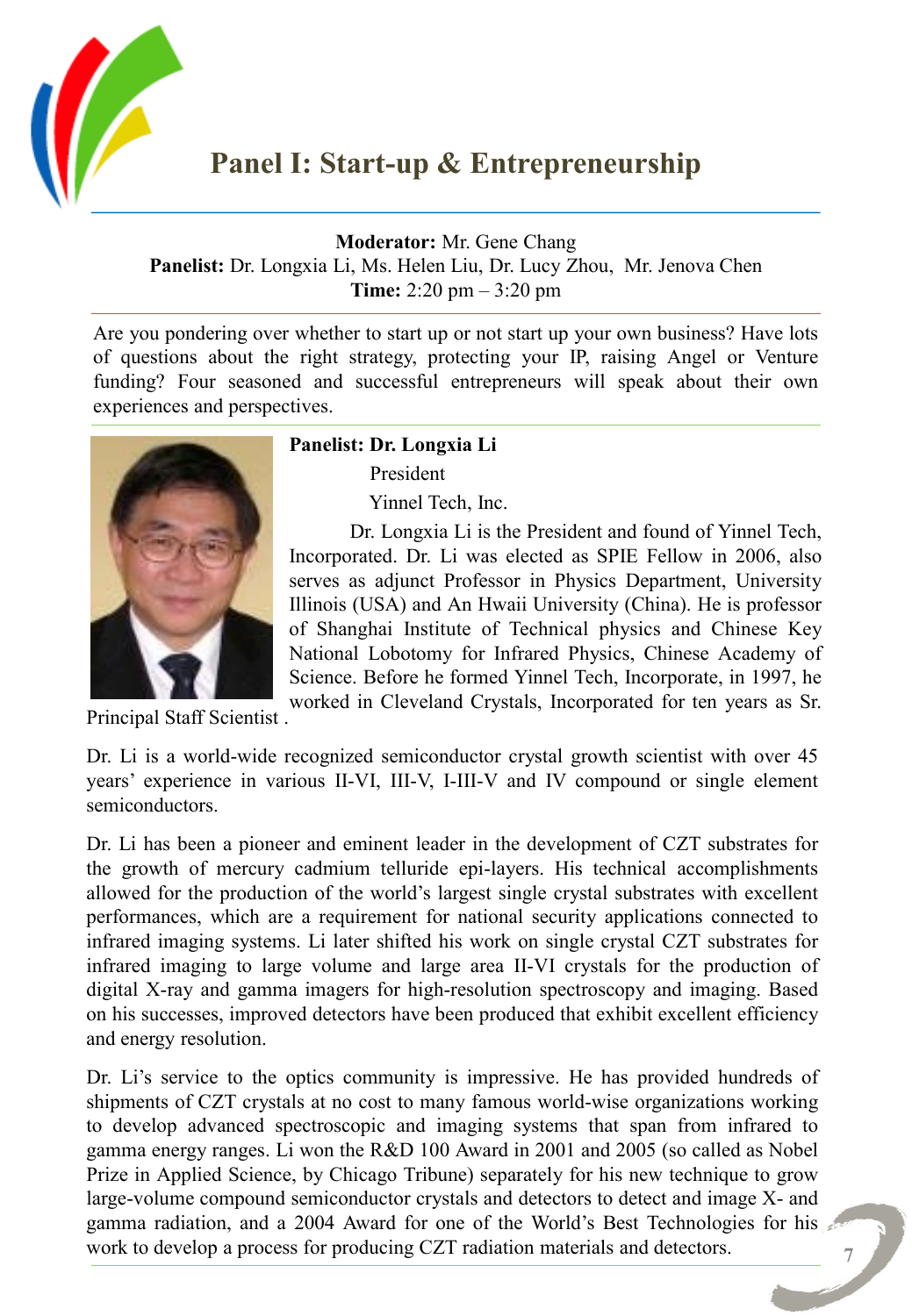

## **Panel I: Start-up & Entrepreneurship**



**Panelist: Dr. Wensheng Zhou**

Co-Founder

SensorOn Inc. and Agiyo Inc.

Dr. Wensheng Zhou, co-founder of SensorOn Inc. and Agiyo Inc., has extensive experience in the areas of signal processing, computer vision and multimedia, medical/general image processing for object detection & recognition, information science, sensor network development, and mobile internet software development and management. Dr. Zhou has

extensive experience in business development, domestic as well as abroad.

She has successfully introduced UCLA ITA to China to launch an off-shore technology transfer and business incubation center in China.

Dr. Zhou has over 20 years industrial experience both in technical field as well as in Hi-Tech business development. Dr. Zhou has worked in leading research institutions in the US as scientist and department managers. Dr. Zhou has been the Research Manager in Multimedia at Mediatek in the USA, and a Senior Research Scientist in information science at the Hughes Research laboratories in Southern California.

Dr. Zhou holds a BS in Electrical Engineering from the Peking University, MS in Computational Physics from the University of Toledo, and PhD in Electrical Engineering from the University of Southern California.



#### **Panelist: Ms. Helen Liu**

Partner

Third Wave Ventures

Ms. Helen Liu is a partner at the Beverly Hills based VC firm, Third Wave Ventures. Helen focuses on mobile software, applications and hardware, as well as other advanced technologies. Prior to joining Third Wave, She was at Oracle Corporation, where she managed a team of engineers in the U.S. and India in developing enterprise applications. Helen started her career at Citigroup, where her responsibilities included

evaluating new search and natural language processing technologies.

Helen holds a BA in English from Peking University and an MA in Linguistics and an MS in Computer Science from UCLA. She is also the author of many literary essays and fictions. A collection of her novellas and short stories, Besieged In Rome, was recently published in China.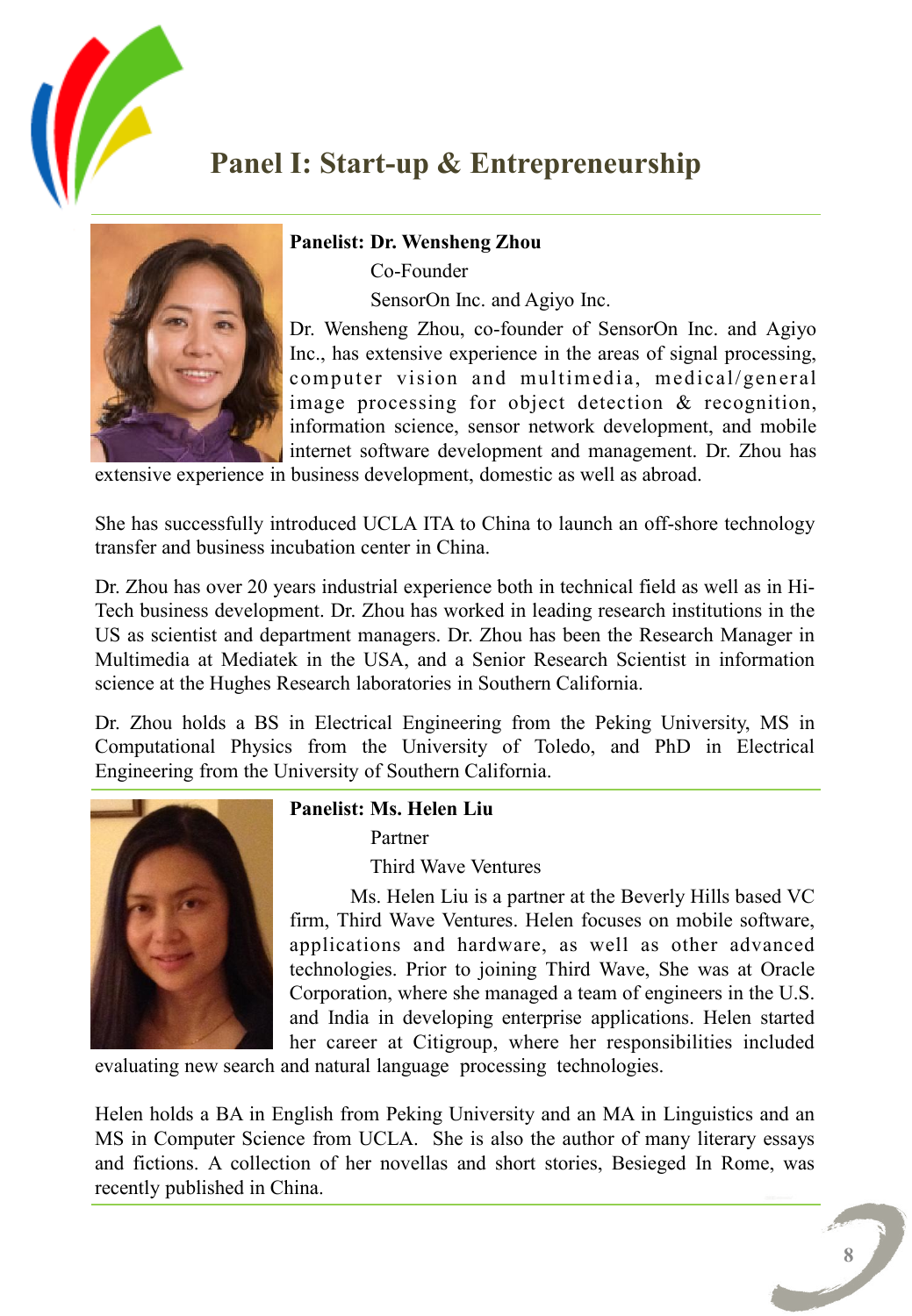

### **Panel I: Start-up & Entrepreneurship**

#### **Panelist: Mr. Jenova Xinghan Chen**

Founder

Thatgamecompany

Mr. Jenova Xinghan Chen is the visionary designer of the award-winning games Cloud, Flow, Flower, and most recently Journey. After earning a bachelor's degree for computer science in his hometown of Shanghai, Chen moved to Los Angeles, where he got a master's degree in the founding class of University of Southern California's Interactive Media Division. Following school, he founded thatgamecompany with fellow

graduates, where he remains its Founder and Creative Director. thatgamecompany's titles have garnered a multitude of honors over the years. Flower was awarded the British Academy of Film and Television Arts (BAFTA) for Artistic Achievement, was named the Best Downloadable Game of the Year at the Game Developers Choice Awards as well as Best Independent Game at the Spike TV Video Game awards among many others. Their most recent title Journey, launched in March 2012, has achieved vast critical acclaim. To date it has the highest historical aggregate rating on Metacritic of any exclusive PlayStation Network title and had Entertainment Weekly call the game "A glorious, thoughtful, moving masterpiece".

Personally, Jenova was named one of Variety's 10 Innovators to Watch in 2008, was selected as one of the Most Creative Entrepreneurs in Business in both 2009 and 2010 by Fast Company and was given the prestigious honor of being named to the MIT Technology Review Magazine's TR35 list, naming the World's Top Innovators under the Age of 35 in 2008.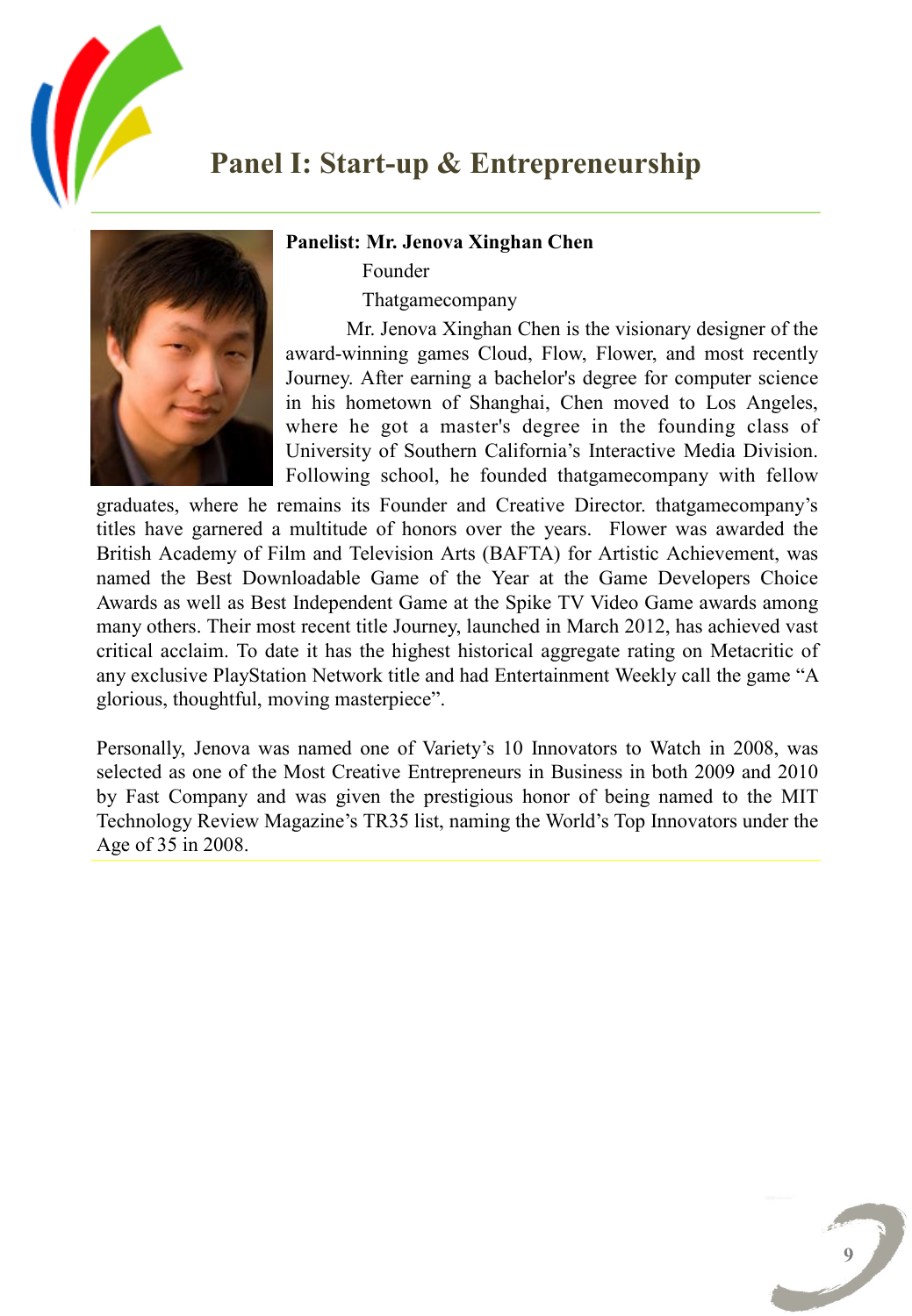

**Moderator:** Dr. Yutao He

**Panelist:** Mr. Andrew Pan, Ms. Helen Liu, Dr. Dankai Liu, Dr. Yue Rong, Prof. Dean Ho **Time:** 3:30 pm – 4:30 pm

Distinguished speakers will share their insights, passion, and guidance that have helped them successfully choose, plan, manage, and navigate their careers.



#### **Panelist: Mr. Andrew M. Pan**

 Senior Vice President, China Business Banking East West Bank

Andrew M. Pan is the Senior Vice President, China Business Banking at East West Bank (Nasdaq: EWBC), a fullservice commercial bank serving consumers and businesses throughout the U.S. and in Greater China. His major responsibilities are developing and implementing China strategies, China business development of inbound and outbound opportunities, and providing advisory support on China affairs.

Before he joined East West Bank, Mr. Pan was the Chief Representative and Managing Director of the Los Angeles/New York based North American Representative Office of Shenzhen, China (NAROS), which is a bilateral trade and investment promotion office of Shenzhen. Mr. Pan was the primary official contact of the City of Shenzhen in North America for more than 10 years.

With his years of experience both in China and the U.S., Mr. Pan is a seasoned professional on market entry, business development, sourcing and outsourcing, as well as government relations for overseas companies to do business in China and for China based companies to develop "Go Global" strategies.

Prior to NAROS, Mr. Pan served as different titles at various government agencies in Shenzhen, China.

Mr. Pan received a master of economics from Shanghai University of Economics and Finance and a bachelor of economics from Institute of International Relations, Beijing.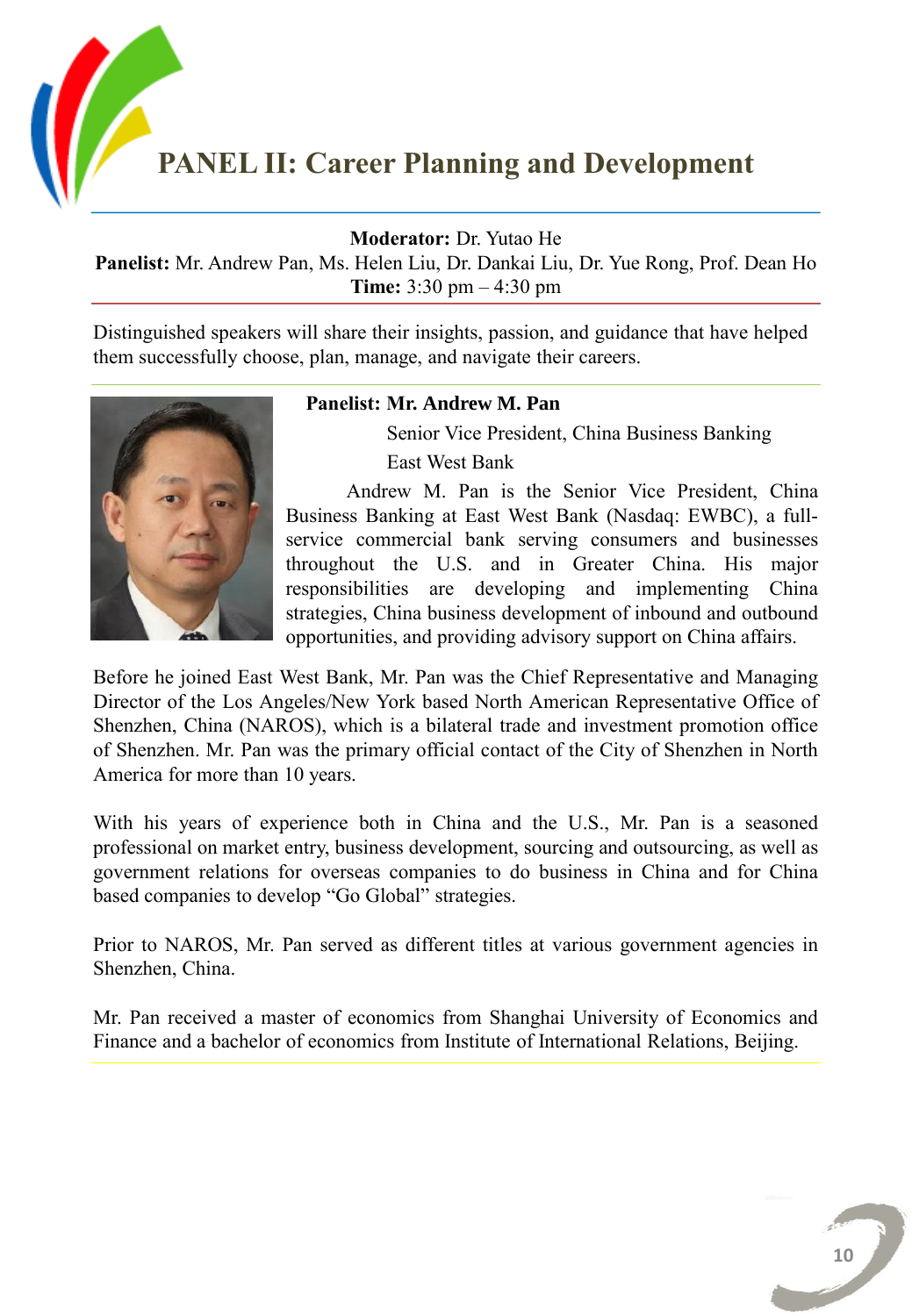

## **COMMITTEE**

| Co-Chair                     | He, Yutao           | <b>CESASC</b>    |
|------------------------------|---------------------|------------------|
| Co-Chair                     | Deng, Jun           | SWCSSA/CESASC    |
| Co-Chair                     | Wang, Haowang       | <b>SWCSSA</b>    |
| Program Chair                | Huang, Guanhua      | <b>SWCSSA</b>    |
| <b>Publicity Chair</b>       | Zeng, Peng          | <b>SWCSSA</b>    |
| <b>Publication Chair</b>     | Wu, Shang           | <b>CESASC</b>    |
| IT Chair                     | Chen, Haodong       | <b>CESASC</b>    |
| Local Arrangement Chair      | Wang, Jun           | <b>ADCC</b>      |
| Registration/Logistics Chair | Ye, Hu              | <b>ADCC</b>      |
| Treasurer                    | Dai, Amy (Rongrong) | <b>UCLA-CSSA</b> |



LEAP logo Designer Tinnie Feng, UCLA



LEAP Kick-off Conference Poster Designer Zeyu Ren, UCLA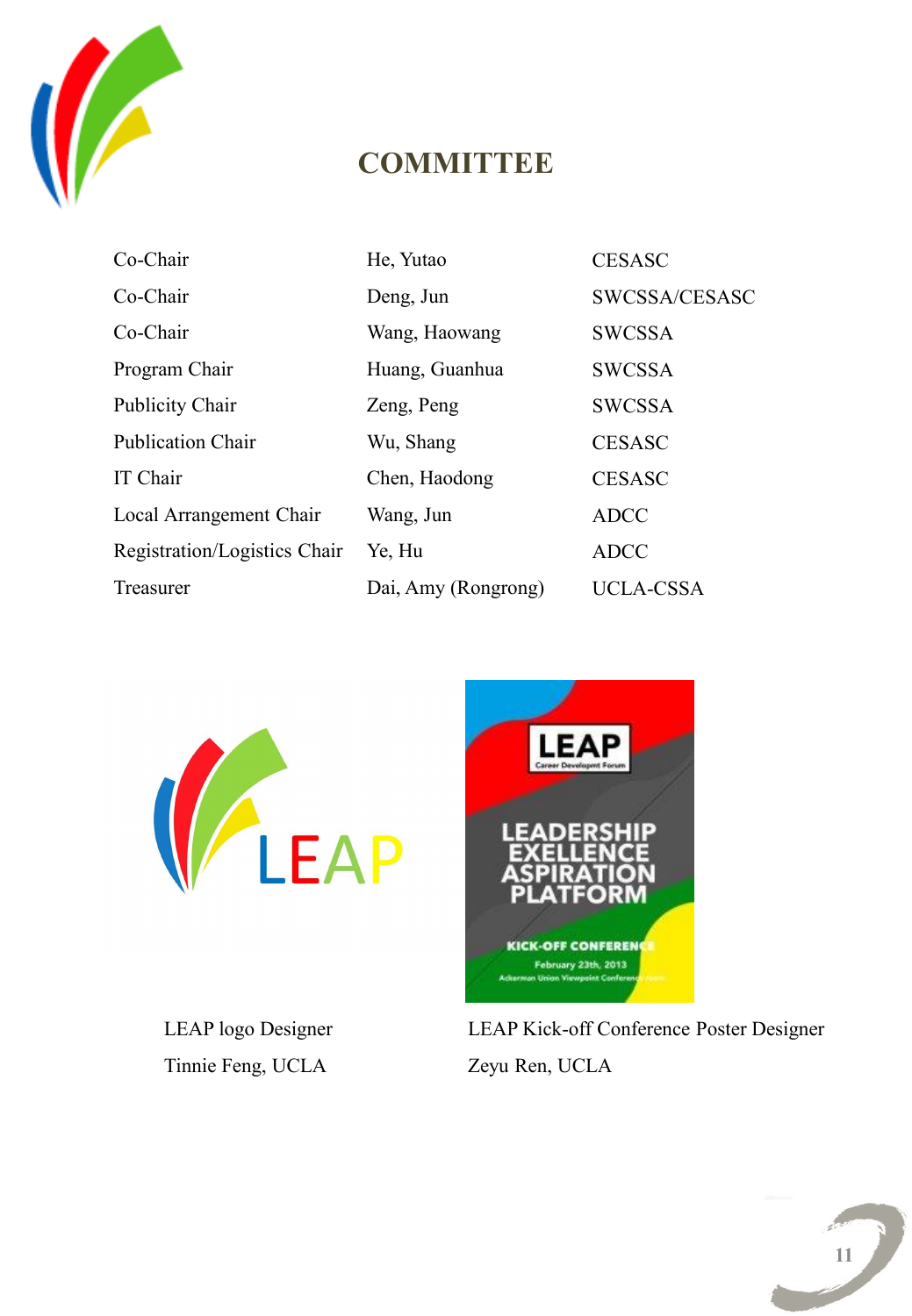

#### **Address:**

Viewpoint Conference Room, Ackerman Union, UCLA 308 Westwood Plaza, Los Angeles, CA 90095



#### **Parking:**

Campus Map (web): <http://maps.ucla.edu/campus/> Campus Map (PDF): <http://www.ucla.edu/pdf/ucla-campus-map.pdf>

Before parking, you need to obtain a \$11 **daily parking permit** at one of the **Parking & Information Kiosks** shown on the campus map. The most convenient parking structure is probably **Lot 4**, which is accessible from Sunset Blvd on the north side of campus. As you turn off Sunset towards the parking structure, a Parking and Information Kiosk should be apparent.

If you come from the south of campus, you can drive up Westwood Blvd into campus and buy a permit at the Parking and Information Kiosk in the middle of the road. Proceed along Westwood until it turns into a loop (the "Lot 6 turnaround"), and park in **Lot 6**.

For the intrepid few who do not wish to pay \$11, it is possible to park in the residential areas south of Wilshire (far), or the residential areas east of campus near Westholme street (medium far), and walk to campus.

#### **Getting to Ackerman Union:**

If you parked in Lot 4, take the elevator up to the surface and then walk south past the Wooden Center and the Men's gym and you should see Ackerman Union in front of you on your left.

If you parked in Lot 6, walk north-east for a minute or two. The Ackerman Union should be on your right.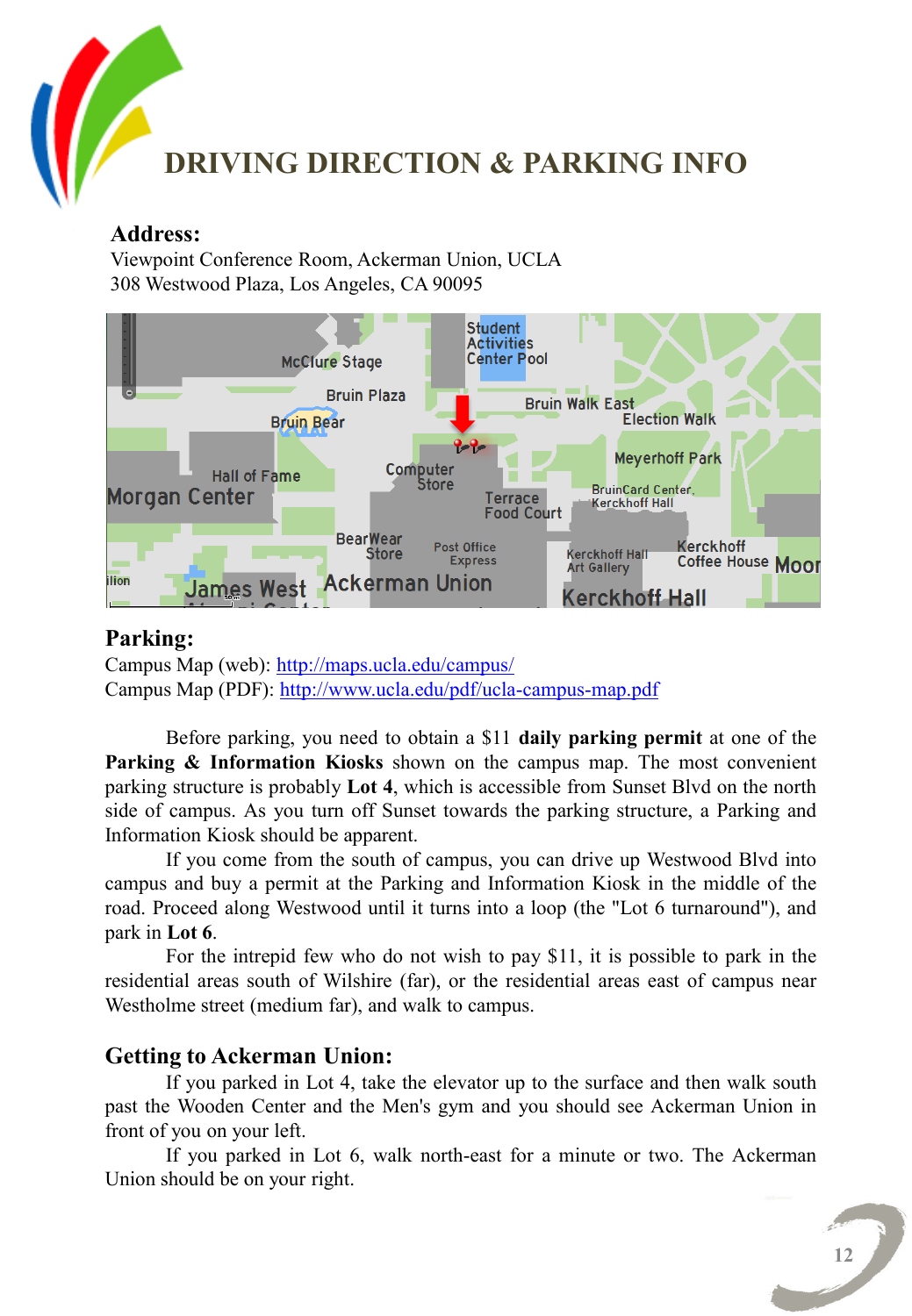

## **FLOOR PLAN**

The viewpoint conference room is located in the north side of Ackerman Union, A-Level.

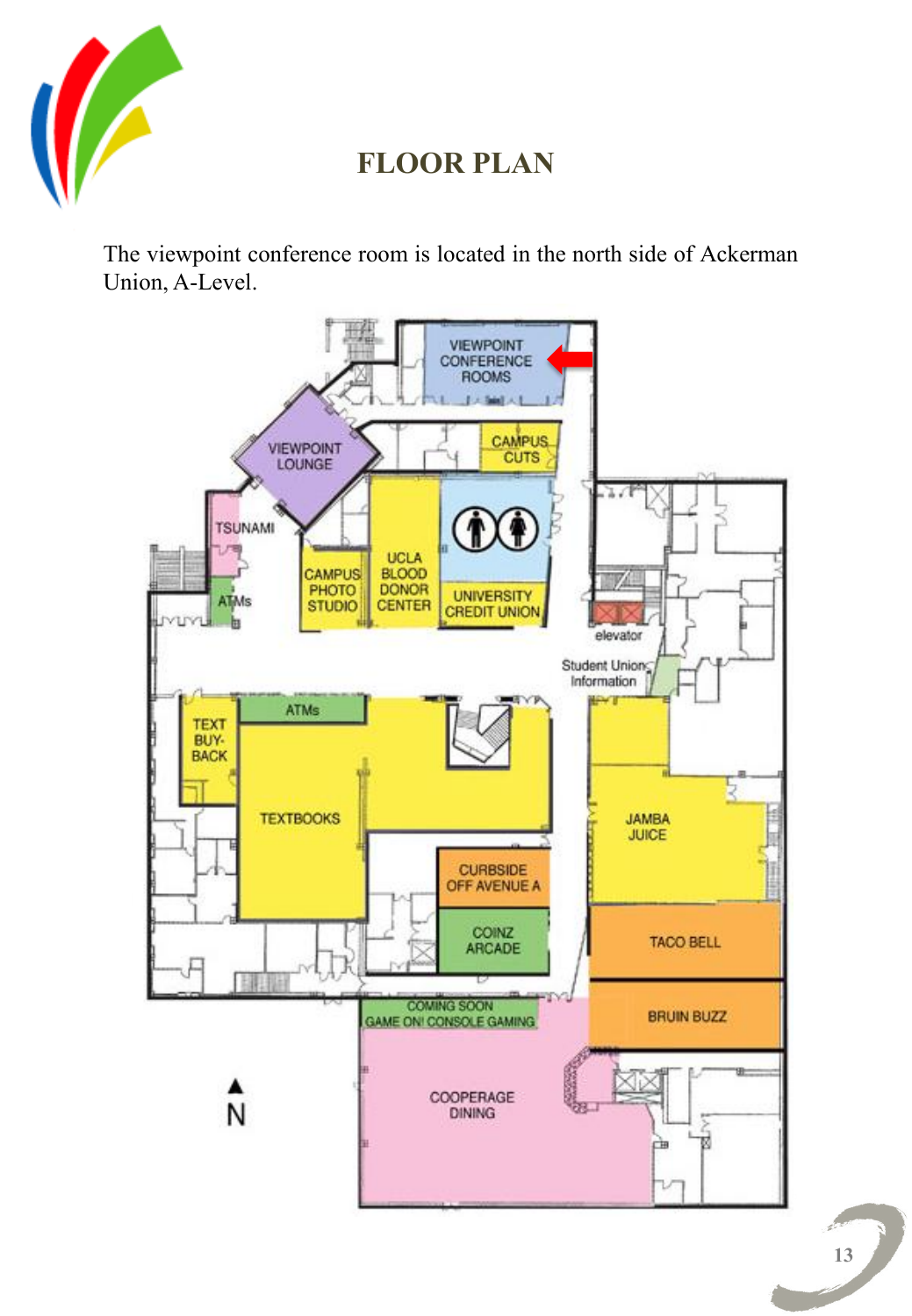

## **FOLLOW LEAP**

More information about **LEAP**: [www.leapcareer.org](http://www.leapcareer.org) To contact **LEAP**, email to: <u>leap</u>@cesasc.org





**[LEAP Career Forum](http://www.linkedin.com/groups/LEAP-Career-Forum-4834781?homeNewMember=&gid=4834781&goback=.mid_I376880201*414_*1)**

Join our



**[LEAP](http://www.facebook.com/groups/LEAPForum/)**





[美西南学联](http://page.renren.com/601505567?ref=pfh_page)[SWCSSA](http://page.renren.com/601505567?ref=pfh_page)

[美西南学联](http://www.weibo.com/u/2374813474?topnav=1&wvr=5&topsug=1)[SWCSSA](http://www.weibo.com/u/2374813474?topnav=1&wvr=5&topsug=1)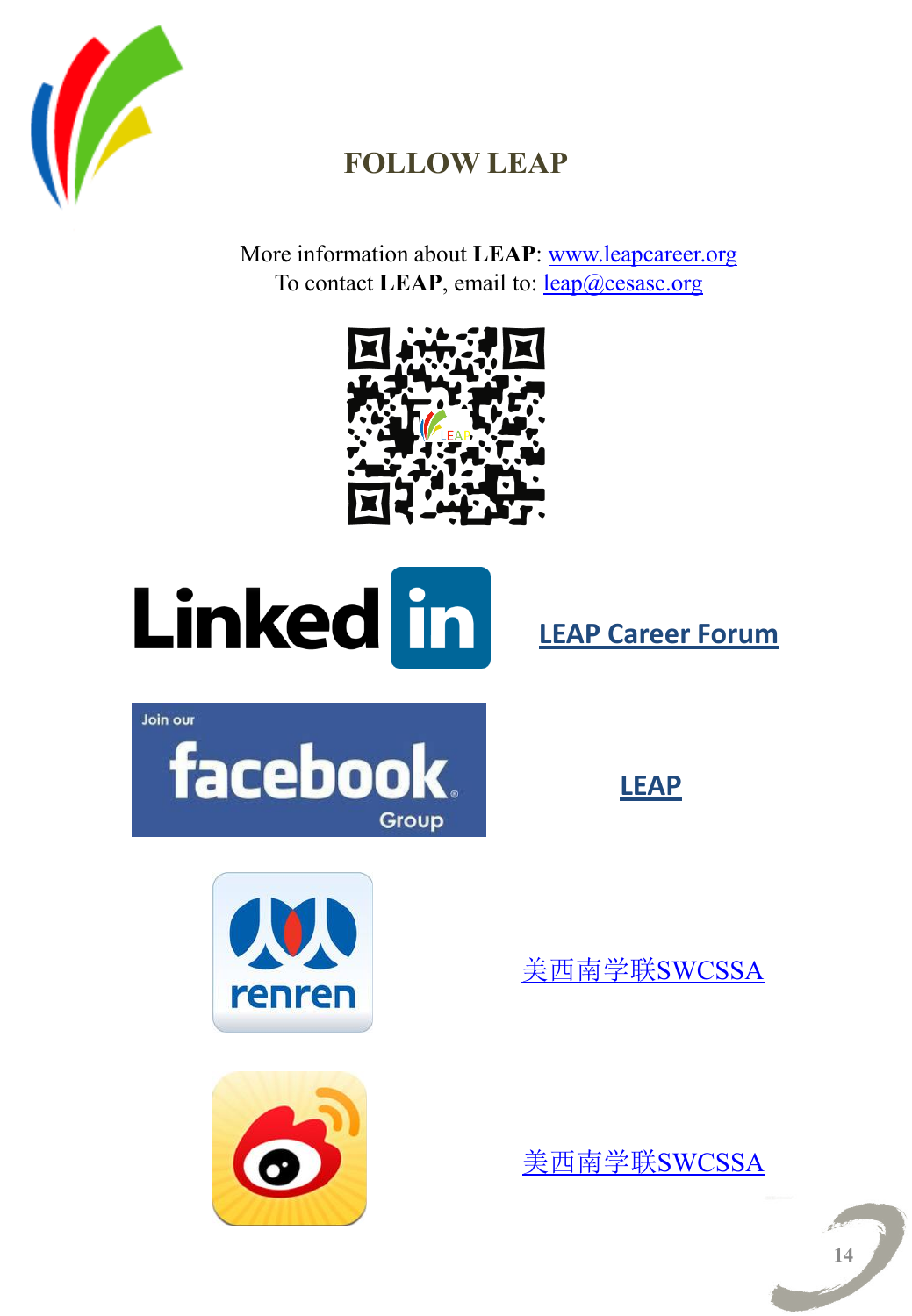

## **ABOUT CESASC**

The Chinese-American Engineers and Scientists Association of Southern California (CESASC) is one of the largest and most established Chinese-American professional organizations in Southern California. Founded in 1962, it has dedicated to promote interests, aspirations and professional excellence of Chinese-American Engineers and Scientists by providing career and educational advancement opportunities, technical exchange, fellowship, and community service.

More information about CESASC: [http://www.cesasc.org/.](http://www.cesasc.org/)



## **ABOUT SWCSSA**

The Southwestern Chinese Students and Scholars Association (SWCSSA) is one of the largest and most prestigious Chinese students and scholars association in the Southwestern United States, established in 2003. It is responsible for managing and coordinating major activities among all the CSSAs located in Southern California, Arizona, Hawaii and New Mexico. The goals are to assist Chinese students and scholars in all aspects of their life, study, and career. SWCSSA serves a bridge between China and America, promoting Chinese culture.

More information about SWCSSA:<http://www.swcssa.us/>